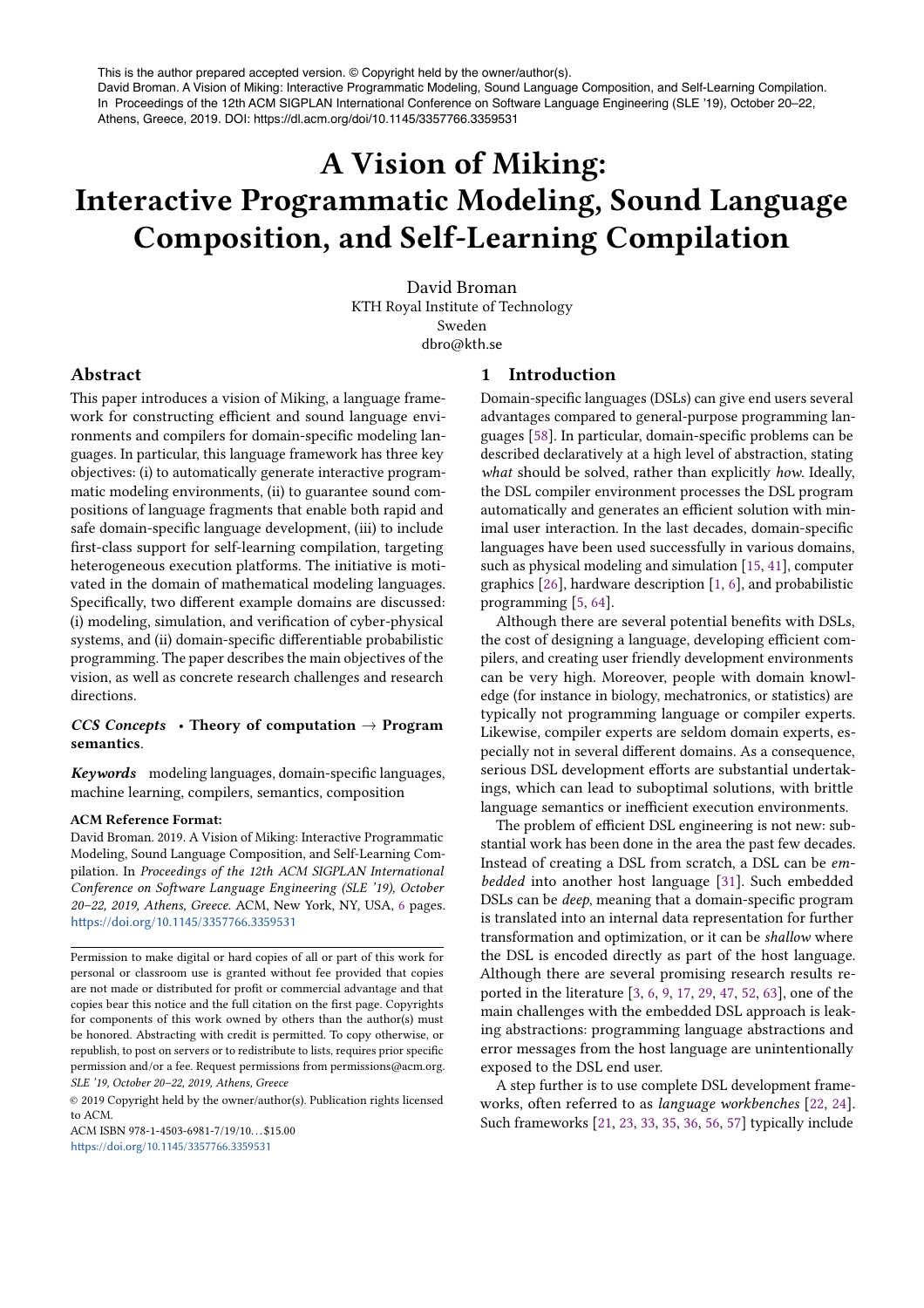SLE '19, October 20–22, 2019, Athens, Greece David Broman



Figure 1. The figure gives an overview of the vision of Miking. The framework is divided into three parts. (i) The framework's approach to *interactive programmatic modeling* (Section 2) is depicted in the upper left part of the "gure. Interactive views, such as graphical representations of the programmatic model and execution results that depend on specific input data are updated in separate interactive views. (ii) The lower left part of the figure (Section 3) illustrates *sound language composition*, where separate language fragments are composed and used when executing the programmatic models. (iii) The right side of the "gure (Section 4) depicts the *self-learning compilation* approach of the framework. Composed language fragments and programmatic models are partially evaluated (specialized) into a residual program, which is executed on a heterogeneous platform. Profiling data are gathered online during program execution, or offline when executing specific benchmark programs. The profiled training data are then used by the self-learning compilation environment to improve execution performance.

DSL specific editors, compilers, test environments, debugging, and various syntactic and semantic services.

The vision of the proposed framework that is under development, called Miking (the "Meta Viking")<sup>1</sup>, lies within this category of DSL language workbenches. However, in contrast to most of the available frameworks, which focus on DSLs for software, Miking targets complex domainspecific languages for mathematical modeling. In particular, the framework initially focuses on two DSL categories: (i) mathematical modeling languages for modeling cyberphysical systems using differential-algebraic equations, difference equations, and timed state machines, and (ii) domainspecific differentiable probabilistic programming languages.

A language workbench for such DSLs puts extra requirements on (i) support for interactive modeling, (ii) reuse of existing language constructs and compilation strategies, and (iii) high-performance computation. Specifically, this paper discusses three key research areas within such a framework: *Interactive Programmatic Modeling* (Section 2), *Sound Language Composition* (Section 3), and *Self-Learning Compilation* (Section 4). Figure 1 gives an overview of the framework and how it is related to these three areas.

# 2 Interactive Programmatic Modeling

This section briefly describes the DSL domains and the main research challenges.

# 2.1 Mathematical Modeling Domains

The Miking framework is designed as a general-purpose language workbench. However, because generality easily leads to suboptimal solutions, the work initially focuses on two specific domains.

The first category of DSLs is *modeling languages for cyberphysical systems (CPS)*. This includes a hierarchy of languages where instances of models (often referred to as components) can communicate with each other. These languages are typically *timed*, which means that continuous-time and discretetime components must coexist and communicate with each other. Some of the existing domain-specific languages within this category are Modelica [41]—primarily used for modeling the dynamics of physical parts of a system, and Ptolemy II [15]—a software framework focusing on the mixture of different formalisms, such as discrete event, state machines, or synchronous data flow. There is also a large number of research DSLs within this category, such as Acumen [53], Zélus [7], Modelyze [9], Modia [18], and Hydra [29]. The novelty of our research DSL is the unique combination of

 $1$ https://miking.org/ will include the framework when it has been released.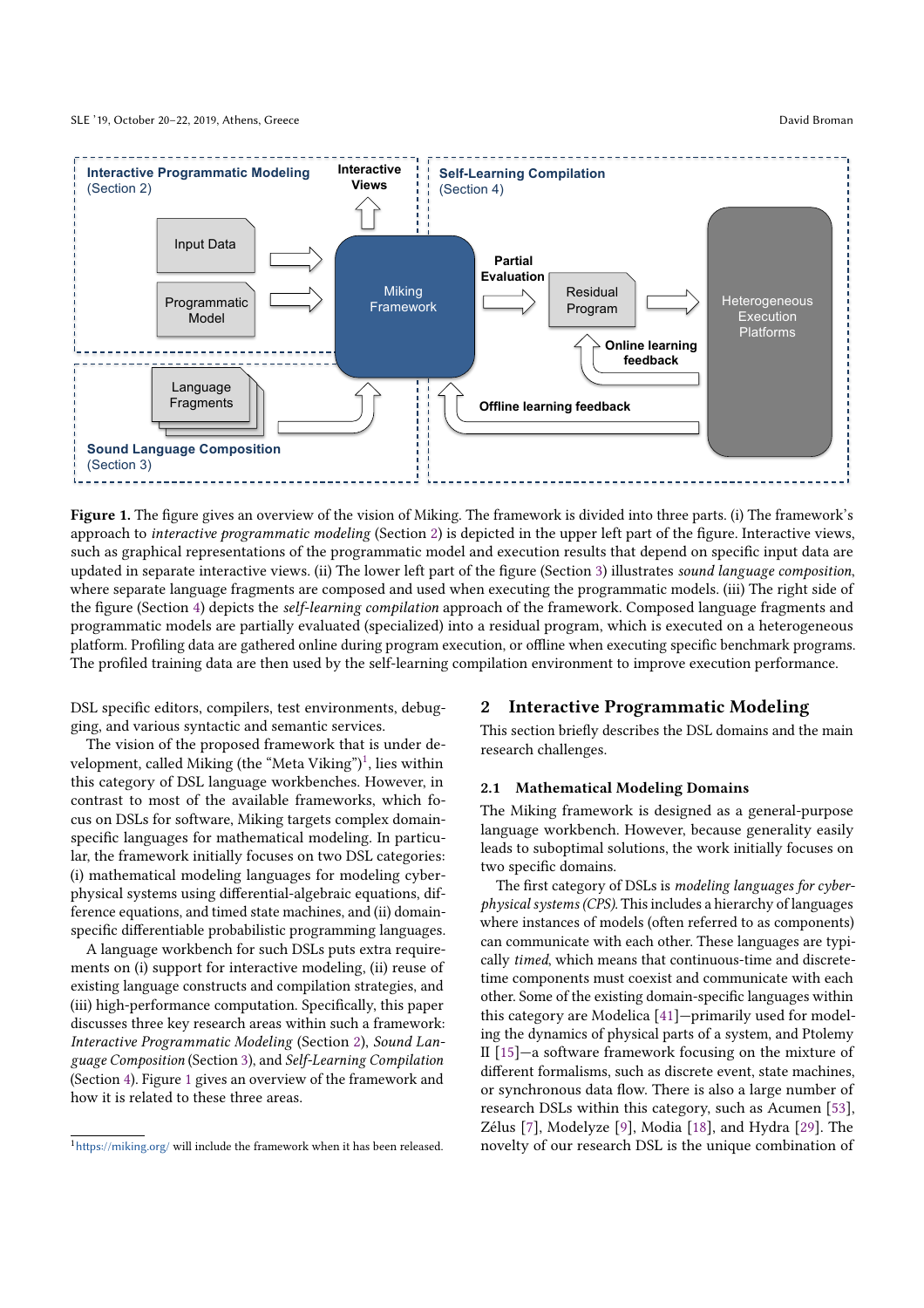*acausal modeling* as pioneered in Modelica, together with component-based *mixture of computational formalisms*, as advocated in Ptolemy II. The former makes use of hybrid differential-algebraic equations, whereas the latter is based on a composition semantics where individual components are orchestrated by a director, similar to a master algorithm in the functional mock-up interface (FMI) standard [8, 12].

The second category of mathematical DSLs is *differentiable probabilistic programming languages (DPPL)*. This is a rather new research direction, where probabilistic programming constructs are combined with first-class language support for automatic differentiation  $[4, 5]$ . Probabilistic programming languages (PPLs) [10, 30, 40, 45, 64] have been around for many years, starting with languages for describing static Bayesian networks [28]. However, the PPL research area has recently received significant attention due to the development of new and more expressive universal PPLs.

DSLs within both these language categories may be seen as rather complex DSLs. The benefits of using a language workbench for these kinds of DSLs are to: (i) allow the development of *hierarchies* of DSLs, where for instance general PPLs can be specialized into domain-specific use cases, and (ii) to enable code reuse between DSLs. For instance, in one of our projects, the aim is to develop a specialized probabilistic DSL for computing phylogenetic trees. Such DSL should both reuse domain-specific optimizations [42] and be specialized for biologists with limited programming experience.

## 2.2 Interactive Programmatic Modeling

In the language categories described in the previous section, the end user regards the input programs as *mathematical models*. The term model, as used in this context, should not be confused with software models, such as UML models.

Although the domain users view the DSL programs as models, they are in fact programs. To emphasize this fact, we use the term *programmatic models* [43] to describe these DSL instances. As a consequence, the notation of programmatic models is textual, much due to the simplicity to express more complex models, compared to if the models were graphical. However, in many domains, such as the electrical or mechanical domains, *visualization* of the model is important to grasp the overall structure. In contrast to most available languages and tools for these categories, we envision an interactive user interface, where the input to the model is textual and different graphical views of the model are automatically updated using automatic layout algorithms, in the same spirit as discussed by Fuhrmann and von Hanxleden [27].

Another aspect is the interactive dynamic semantics and runtime output. Our aim is to explore the early ideas of illustrative [25] and example-centric [14] programming, which unfortunately have not been very influential in the mathematical modeling domain. The key idea is that the programs (programmatic models) and the output (simulation, inference, or verification results) coexist, much like how computational

results and formulas coexist in spreadsheet programs. Such an approach of interactive programmatic modeling also relates to the concept of *live programming* [37, 55], which has been used in graphical environments [54], textual environments [32], and lately both for DSLs and modeling [59, 60]. An interesting research direction is also to combine such an approach with the record and replay debugging strategy, as advocated in the rr debugging tool [49].

# 2.3 Research Challenges

Key research challenges include, but are not limited to:

- $\bullet$  Defining formal type systems, and performing static analysis and optimization of DPPLs, to achieve highperformance model inference.
- Development and encoding of formal semantics for heterogeneous CPS DSLs, including both timed runtime semantics, and static type systems.
- Performance optimization strategies to enable interactive real-time performance between model modifications and graphical view changes.

# 3 Sound Language Composition

This section discusses the problems and research challenges of introducing sound composition of language fragments.

#### 3.1 Composition of Language Fragments

An important part of a framework for creating DSLs is its ability of *extensibility*. That is, to what extent is it possible to derive new DSLs from existing DSLs, without modifying the existing DSLs. In particular, in this work we advocate the possibility to construct new languages by composing small, unrelated language fragments. Ideally, domain experts with limited knowledge of programming language theory and compilers can create new complex sophisticated DSLs by only composing existing language fragments. Following the terminology by Erdweg et al. [20], we define two compositions that are relevant in our setting:

- *Language extension*, where  $L_1 \triangleleft L_2$  is a new language formed by extending the base language  $L_1$  with an extended language fragment  $L_2$ .
- *Language unification*, where  $L_1 \oplus L_2$  is the deep unification of the two languages  $L_1$  and  $L_2$ , meaning that programs can be written consisting of terms from both languages, which can also interact with each other.

In the original classification  $[20]$ , language unification also includes a glue code component, which makes the operator not necessarily symmetric. The aim of the Miking framework is to make unification both symmetric and associative. Thus, a glue code language  $L_q$  can be part of the composition using a combination of the two operators:  $(L_1 \oplus L_2) \triangleleft L_a$ .

Composability without static guarantees have been shown to work in practice at the syntactic level [44] and using complete language workbenches [16, 22, 61]. However, it is still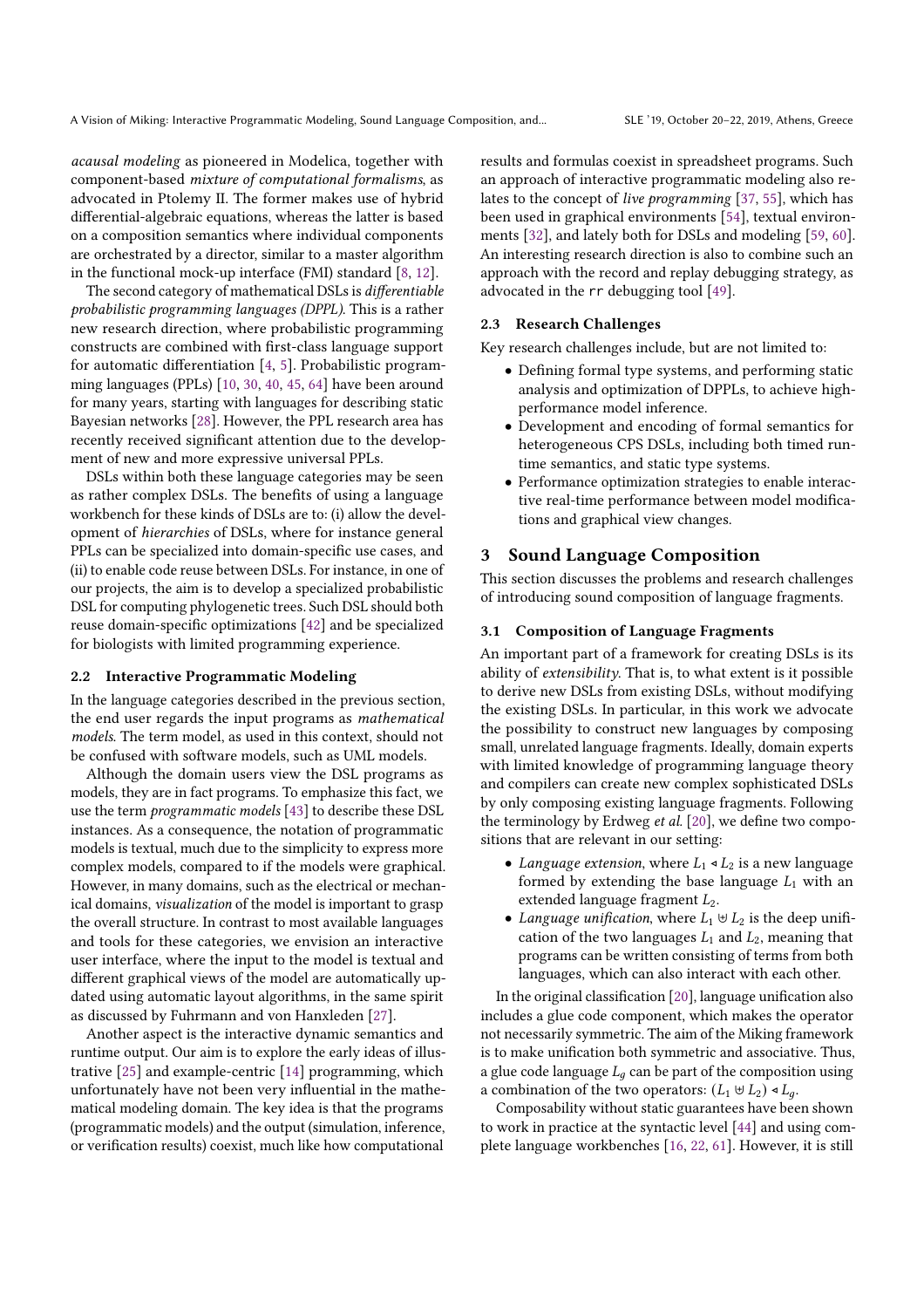an open problem to be able to guarantee *sound* composition of language fragments, although recent progress has been made within the area of attribute grammars [34] or based on type-dependent syntactic extensions [39]. For instance, a desirable property of statically typed languages is type soundness, where "well-typed programs cannot go wrong". Sound composition in regards to type soundness then means the following: Assume that two language fragments  $L_1$  and  $L_2$  have independently been proven to be type sound. Then a sound composition operator (of the meta language) would either compose  $L_1$  and  $L_2$  and return the composed language with the guarantee that the composed language is type sound, or it will reject and state that the composition is not safe.

# 3.2 Research Challenges

Research challenges include, but are not limited to:

- Ambiguity detection and mitigation of syntax composition in a sound and user friendly manner.
- $\bullet$  Enabling scalable and efficient runtime systems within a methodology where languages are created from small language fragments. This includes both scalability in terms of composing sophisticated type systems and efficient compilation of composed languages.
- Defining a formal composition semantics, based on for instance System  $F_{\omega}$ , that can be proven to be sound using Coq or Isabelle.

# 4 Self-Learning Compilation

The following section describes the main idea of self-learning compilation and the main research challenges.

## 4.1 Learning, Autotuning, and Optimization

During the last decades, various machine learning techniques for optimizing compilers have been extensively studied. Specifically, autotuning compilers focus on two major problems (i) selecting the best set of optimizations, and (ii) deciding the phase-ordering of the optimizations [2]. This research on autotuning, or optimizations such as polyhedral compilation [62], focuses on low-level compilation, typically on imperative code. SPIRAL [46] is another project that gives very good performance, especially on digital signal processing (DSP) transformations. Other notable efforts in this direction are compilers based on algorithmic skeletons [11], such as the Lift [51] intermediate language, SkelCL [50], and SkePU [13, 19]. These efforts are all based on *parallel patterns*. Another direction is to use partial evaluation as part of the framework [38], or to use a staging approach [48, 52].

In contrast to autotuning frameworks and parallel computation libraries, our view of *self-learning compilation* concerns *automated* high-level optimization and tuning (without user interaction), at the level where software developers would traditionally tune the programs themselves. Specifically, we have identified three main areas:

- *Avoiding recomputations*. The goal of the self-learning compiler is to automatically identify code that may be recomputed, and to insert code that mitigate recomputations. Example of such strategies can be to automatically insert partial evaluation of functions, or automatic strategies to perform memoization.
- *Parallel computations*. The goal is to automatically identify where parallelization is possible, and if it is bene ficial. The former can be extremely hard in programs with side effects, whereas it is trivial in a pure functional setting. The latter suffers from combinatorial explosions, especially for context sensitive analysis.
- *Selection of algorithms*. The goal is to learn and automatically select the most efficient algorithms in certain contexts, by utilizing user defined annotations of possible algorithms. The performance metrics can for instance be time complexity, space complexity, or measured runtime behavior.

Such learning and optimization can be performed *online* during the execution of the program, *offline* by profiling benchmark programs before performing optimizations at compile time, or a combination of both. Online computations can learn from real data, but inherently lead to runtime overhead. Offline learning, on the other hand, does not suffer from runtime overhead, but can give suboptimal solutions.

## 4.2 Research Challenges

Some of the main research challenges are to:

- $\bullet$  define the learning model, both for online and offline learning, which is representative for optimization.
- $\bullet$  define strategies for collecting data, offline using representative benchmarks, or online with low overhead.
- combine static analysis and formal type systems to reason about effects and possibility for partial evaluation, algorithm selection, and parallelization.

# 5 Conclusions

This paper gives a brief overview of the vision of Miking, a proposed framework for constructing domain-specific modeling languages. The new research direction focuses on three aspects: (i) direct user feedback through an interactive programmatic modeling environment, (ii) sound composition of language fragments, and (iii) self-learning compilation. This work-in-progress project is currently at an early stage, and will be released as open source.

# Acknowledgments

This project is financially supported by the Swedish Foundation for Strategic Research (FFL15-0032) and by the Swedish Research Council, Vetenskapsrådet (#2018-04329). Special thanks to the anonymous reviewers and to Elias Castegren, Oscar Eriksson, Saranya Natarajan, Daniel Lundén, and Viktor Palmkvist for many useful comments.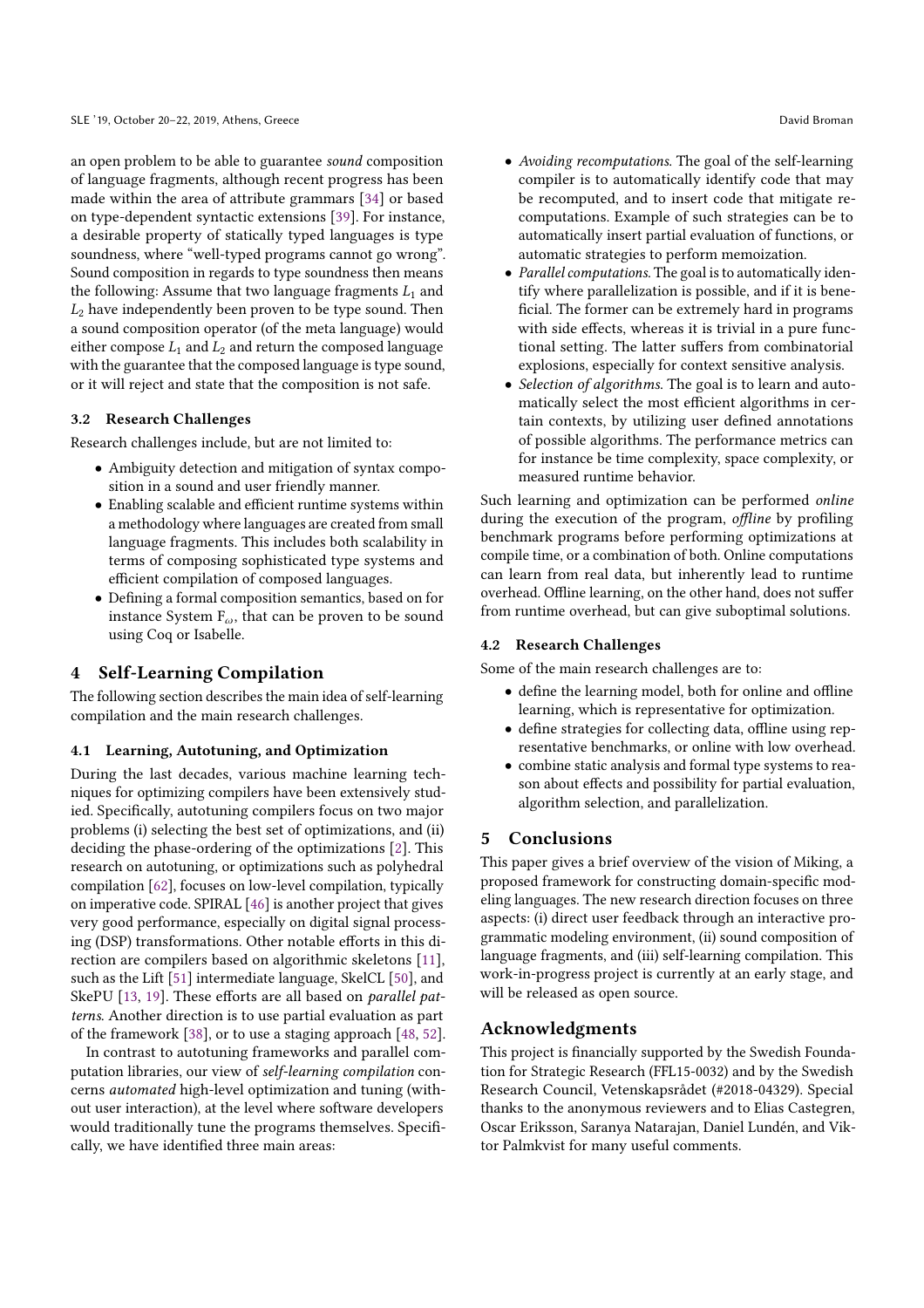A Vision of Miking: Interactive Programmatic Modeling, Sound Language Composition, and... SLE '19, October 20–22, 2019, Athens, Greece

# References

- [1] Peter J. Ashenden, Gregory D. Peterson, and Darrell A. Teegarden. 2002. *The System Designer's Guide to VHDL-AMS: Analog, Mixed-Signal, and Mixed-Technology Modeling*. Morgan Kaufmann Publishers, USA.
- [2] Amir H Ashouri, William Killian, John Cavazos, Gianluca Palermo, and Cristina Silvano. 2018. A survey on compiler autotuning using machine learning. *ACM Computing Surveys (CSUR)* 51, 5 (2018), 96.
- [3] Lennart Augustsson, Howard Mansell, and Ganesh Sittampalam. 2008. Paradise: a two-stage DSL embedded in Haskell. In *Proceedings of the 13th ACM SIGPLAN international conference on Functional programming (ICFP '08)*. ACM, New York, NY, USA, 225–228.
- [4] Atilim Gunes Baydin, Barak A Pearlmutter, Alexey Andreyevich Radul, and Jeffrey Mark Siskind. 2018. Automatic differentiation in machine learning: a survey. *Journal of Marchine Learning Research* 18 (2018), 1–43.
- [5] Eli Bingham, Jonathan P. Chen, Martin Jankowiak, Fritz Obermeyer, Neeraj Pradhan, Theofanis Karaletsos, Rohit Singh, Paul Szerlip, Paul Horsfall, and Noah D. Goodman. 2019. Pyro: Deep Universal Probabilistic Programming. *Journal of Machine Learning Research* 20, 28 (2019), 1–6.
- [6] Per Bjesse, Koen Claessen, Mary Sheeran, and Satnam Singh. 1998. Lava: hardware design in Haskell. In *Proceedings of the third ACM SIGPLAN international conference on Functional programming*. ACM Press, New York, USA, 174–184.
- [7] Timothy Bourke and Marc Pouzet. 2013. Zélus: A synchronous language with ODEs. In *Proceedings of the 16th international conference on Hybrid systems: computation and control*. ACM, 113–118.
- [8] David Broman, Christopher Brooks, Lev Greenberg, Edward A. Lee, Michael Masin, Stavros Tripakis, and Michael Wetter. 2013. Determinate Composition of FMUs for Co-Simulation. In *Proceedings of the International Conference on Embedded Software (EMSOFT 2013)*. IEEE.
- [9] David Broman and Jeremy G. Siek. 2018. Gradually Typed Symbolic Expressions. In *Proceedings of the ACM SIGPLAN Workshop on Partial Evaluation and Program Manipulation (PEPM '18)*. ACM, New York, NY, USA, 15–29.
- [10] Bob Carpenter, Andrew Gelman, Matthew Hoffman, Daniel Lee, Ben Goodrich, Michael Betancourt, Marcus Brubaker, Jiqiang Guo, Peter Li, and Allen Riddell. 2017. Stan: A Probabilistic Programming Language. *Journal of Statistical Software, Articles* 76, 1 (2017), 1–32.
- [11] Murray I Cole. 1989. *Algorithmic skeletons: structured management of parallel computation*.
- [12] Fabio Cremona, Marten Lohstroh, David Broman, Edward A Lee, Michael Masin, and Stavros Tripakis. 2017. Hybrid co-simulation: it's about time. *Software & Systems Modeling* (2017), 1–25.
- [13] Usman Dastgeer, Johan Enmyren, and Christoph W Kessler. 2011. Autotuning SkePU: a multi-backend skeleton programming framework for multi-GPU systems. In *Proceedings of the 4th International Workshop on Multicore Software Engineering*. ACM, 25–32.
- [14] Jonathan Edwards. 2004. Example centric programming. *ACM Sigplan Notices* 39, 12 (2004), 84–91.
- [15] Johan Eker, Jorn Janneck, Edward A. Lee, Jie Liu, Xiaojun Liu, Jozsef Ludvig, Sonia Sachs, and Yuhong Xiong. 2003. Taming heterogeneity the Ptolemy approach. *Proc. IEEE* 91, 1 (January 2003), 127–144.
- [16] Torbjörn Ekman and Görel Hedin. 2007. The JastAdd system–modular extensible compiler construction. *Science of Computer Programming* 69, 1-3  $(2007)$ , 14–26.
- [17] Conal Elliott and Paul Hudak. 1997. Functional reactive animation. In *Proceedings of the second ACM SIGPLAN international conference on Functional programming (ICFP '97)*. ACM, New York, NY, USA, 263–273.
- [18] Hilding Elmqvist, Toivo Henningsson, and Martin Otter. 2016. Systems modeling and programming in a unified environment based on Julia. In *International Symposium on Leveraging Applications of Formal Methods*. Springer, 198–217.
- [19] Johan Enmyren and Christoph W Kessler. 2010. SkePU: a multibackend skeleton programming library for multi-GPU systems. In *Proceedings of the fourth international workshop on High-level parallel programming and applications*. ACM, 5–14.
- [20] Sebastian Erdweg, Paolo G Giarrusso, and Tillmann Rendel. 2012. Language composition untangled. In *Proceedings of the Twelfth Workshop on Language Descriptions, Tools, and Applications (LDTA)*. ACM, 7.
- [21] Sebastian Erdweg, Tillmann Rendel, Christian Kästner, and Klaus Ostermann. 2011. SugarJ: library-based syntactic language extensibility. In *Proceedings of the ACM International Conference on Object Oriented Programming Systems Languages and Applications (OOPSLA) (OOPSLA '11)*. ACM, 391–406.
- [22] Sebastian Erdweg, Tijs Van Der Storm, Markus Völter, Laurence Tratt, Remi Bosman, William R Cook, Albert Gerritsen, Angelo Hulshout, Steven Kelly, Alex Loh, et al. 2015. Evaluating and comparing language workbenches: Existing results and benchmarks for the future. *Computer Languages, Systems & Structures* 44 (2015), 24–47.
- [23] Matthias Felleisen, Robert Bruce Findler, Matthew Flatt, Shriram Krishnamurthi, Eli Barzilay, Jay McCarthy, and Sam Tobin-Hochstadt. 2015. The Racket Manifesto. In *1st Summit on Advances in Programming Languages (SNAPL 2015) (LIPIcs)*, Vol. 32. Schloss Dagstuhl–Leibniz-Zentrum fuer Informatik, Dagstuhl, Germany, 113–128.
- [24] Martin Fowler. 2005. Language workbenches: The killer-app for domain specific languages. Available from: https://martinfowler.com/ articles/languageWorkbench.html. [Last accessed: June 28, 2019].
- [25] Martin Fowler. 2009. Illustrative Programming. https://martinfowler. com/bliki/IllustrativeProgramming.html. [Last accessed: June 28, 2019].
- [26] Daniel J Fremont, Tommaso Dreossi, Shromona Ghosh, Xiangyu Yue, Alberto L Sangiovanni-Vincentelli, and Sanjit A Seshia. 2019. Scenic: a language for scenario specification and scene generation. In *Proceedings of the 40th ACM SIGPLAN Conference on Programming Language Design and Implementation (PLDI)*. ACM, 63–78.
- [27] Hauke Fuhrmann and Reinhard von Hanxleden. 2010. On the Pragmatics of Model-Based Design. In *Proceedings of the 15th Monterey Workshop 2008 on the Foundations of Computer Software. Future Trends and Techniques for Development (LNCS)*, Vol. 6028. Springer, 116–140.
- [28] Wally R Gilks, Andrew Thomas, and David J Spiegelhalter. 1994. A language and program for complex Bayesian modelling. *The Statistician* 43, 1 (1994), 169–177.
- [29] George Giorgidze and Henrik Nilsson. 2008. Embedding a Functional Hybrid Modelling Language in Haskell. In *Proceedings of the 20th International Symposium on the Implementation and Application of Functional Languages*.
- [30] Noah D. Goodman, Vikash K. Mansinghka, Daniel Roy, Keith Bonawitz, and Joshua B. Tenenbaum. 2008. Church: A Language for Generative Models. In *Proceedings of the Twenty-Fourth Conference on Uncer*tainty in Artificial Intelligence (UAI'08). AUAI Press, Arlington, Virginia, United States, 220–229.
- [31] Paul Hudak. 1996. Building domain-specific embedded languages. *Comput. Surveys* (1996), 196.
- [32] Dan Ingalls, Ted Kaehler, John Maloney, Scott Wallace, and Alan Kay. 1997. Back to the Future: The Story of Squeak, a Practical Smalltalk Written in Itself. In *Proceedings of the 12th ACM SIGPLAN Conference on Object-oriented Programming, Systems, Languages, and Applications (OOPSLA)*. ACM, New York, NY, USA, 318–326.
- [33] JetBrains. 2019. MPS: The Domain-Specific Language Creator by JetBrains. https://www.jetbrains.com/mps/. [Last accessed: June 28, 2019].
- [34] Ted Kaminski and Eric Van Wyk. 2017. Ensuring non-interference of composable language extensions. In *Proceedings of the 10th ACM SIGPLAN International Conference on Software Language Engineering (SLE)*. ACM, 163–174.
- [35] Lennart C.L. Kats and Eelco Visser. 2010. The Spoofax Language Workbench: Rules for Declarative Specification of Languages and